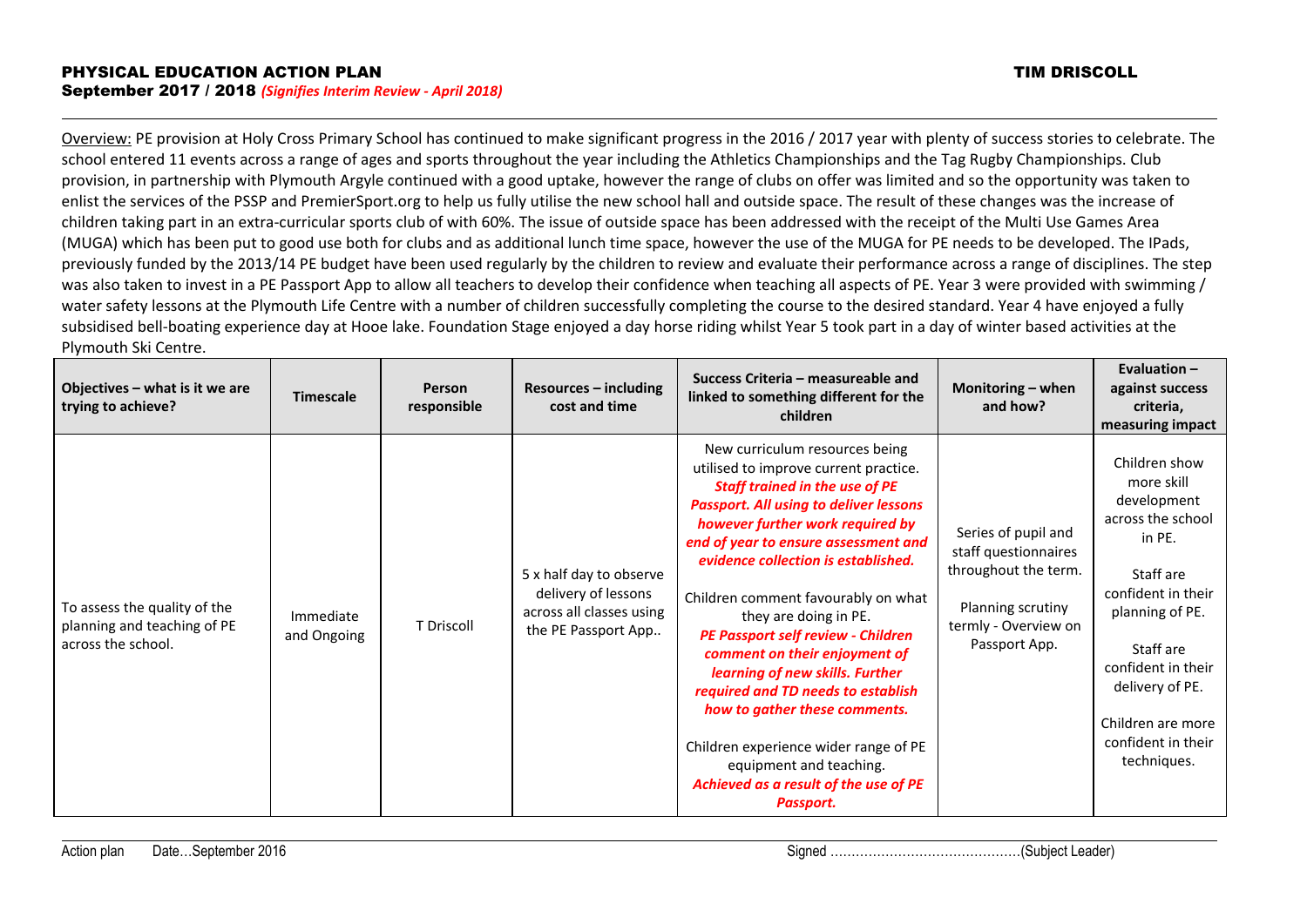|                                                  |        |            |                                                                                                                                                                                    | CPD from PSSP as appropriate based<br>on observations.<br>No Observations yet completed.<br><b>ACTION - End Term 5</b><br>Consistent use of MUGA and / or Hall<br>for PE.<br><b>Timetable established and followed</b><br>to best of knowledge. All classes 2<br>Hours.                                                                                                                                      |                                                                                               |                                                                                                                                                                                                                                                                                         |
|--------------------------------------------------|--------|------------|------------------------------------------------------------------------------------------------------------------------------------------------------------------------------------|--------------------------------------------------------------------------------------------------------------------------------------------------------------------------------------------------------------------------------------------------------------------------------------------------------------------------------------------------------------------------------------------------------------|-----------------------------------------------------------------------------------------------|-----------------------------------------------------------------------------------------------------------------------------------------------------------------------------------------------------------------------------------------------------------------------------------------|
| Ensure that assessment<br>judgements are secure. | Termly | T Driscoll | PE Passport - ongoing<br>monitoring using<br>analysis grid to ensure<br>that assessments are<br>being made and that<br>children are being<br>monitored and<br>supported correctly. | Percentage increase in skills achieved<br>using the reporting and analysis<br>section.<br>More progress required as not being<br>utilised by all staff.<br><b>ACTION - End Term 5</b><br>Teacher assessment to bronze, silver,<br>gold standard increases across the<br>year.<br><b>As Above</b><br>Child assessments using App show<br>increasing self awareness of physical<br>ability.<br><b>As Above</b> | Termly report for<br>Governors and PE<br>folder.<br>Use % readings for<br>skills and grading. | Every child has<br>ongoing<br>assessment.<br>Teacher's<br>comfortable with<br>assessment<br>practice.<br>% of skills<br>achieved<br>increases across<br>the year. (Up to<br>80% achieved)<br>Higher proportion<br>of children on<br>silver - Gold<br>grading by the<br>end of the year. |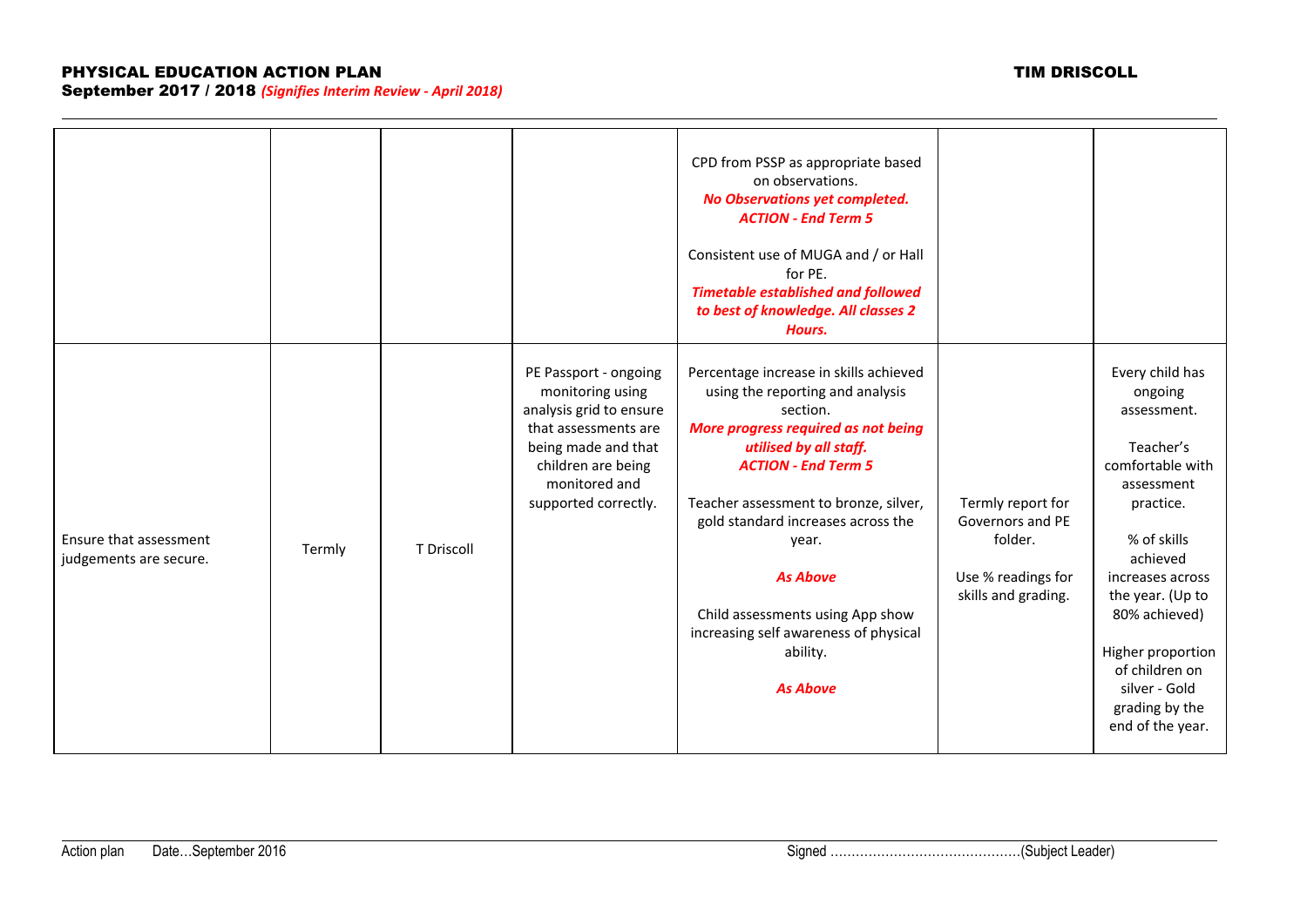| To monitor and assess the level<br>of engagement and skill<br>demonstrated by pupil<br>premium children across the<br>school, providing additional<br>support if required. | Termly | T Driscoll | 1 x half day to analyse<br>and identify Pupil<br>Premium responses of<br>the pupil questionnaire<br>and act on feedback<br>where appropriate.                                                                                                                                                                                                       | Pupil Premium children noted in<br>teacher planning.<br>PP children are marked on the PE<br><b>Passport App.</b><br>Pupil Premium children uptake of<br>clubs increased (figures to follow after<br>survey).<br>PP children monitored - numbers who<br>have engaged with at least one club<br>over the year has increased.<br>Pupil engagement and perception<br>improved over the course of the year.<br><b>Pupil Survey required</b><br><b>ACTION - End Term 5</b> | Pupil questionnaires.<br>Planning scrutiny. | Pupil Premium<br>children PE<br>related uptake<br>increased.             |
|----------------------------------------------------------------------------------------------------------------------------------------------------------------------------|--------|------------|-----------------------------------------------------------------------------------------------------------------------------------------------------------------------------------------------------------------------------------------------------------------------------------------------------------------------------------------------------|----------------------------------------------------------------------------------------------------------------------------------------------------------------------------------------------------------------------------------------------------------------------------------------------------------------------------------------------------------------------------------------------------------------------------------------------------------------------|---------------------------------------------|--------------------------------------------------------------------------|
| Assess the quality and<br>availability of PE equipment.                                                                                                                    | Autumn | T Driscoll | 1 x half day to audit<br>equipment and sort<br>storage.<br>1 x half day to order<br>equipment after audit.<br>So far No orders placed<br>from PE budget (Active<br>vouchers used for balls<br>$etc$ ) – audit shows<br>good resources<br>available for outdoor<br>activities. Gym<br>equipment needed but<br>mainly funded by PTFA<br>contribution. | Planning shows evidence of a wider<br>range of resources enhancing the<br>children's experience with a range of<br>equipment.<br>Achieved as a result of the use of PE<br>Passport.                                                                                                                                                                                                                                                                                  | Termly organisation<br>of PE resources.     | Children are given<br>experiences with<br>a wider range of<br>equipment. |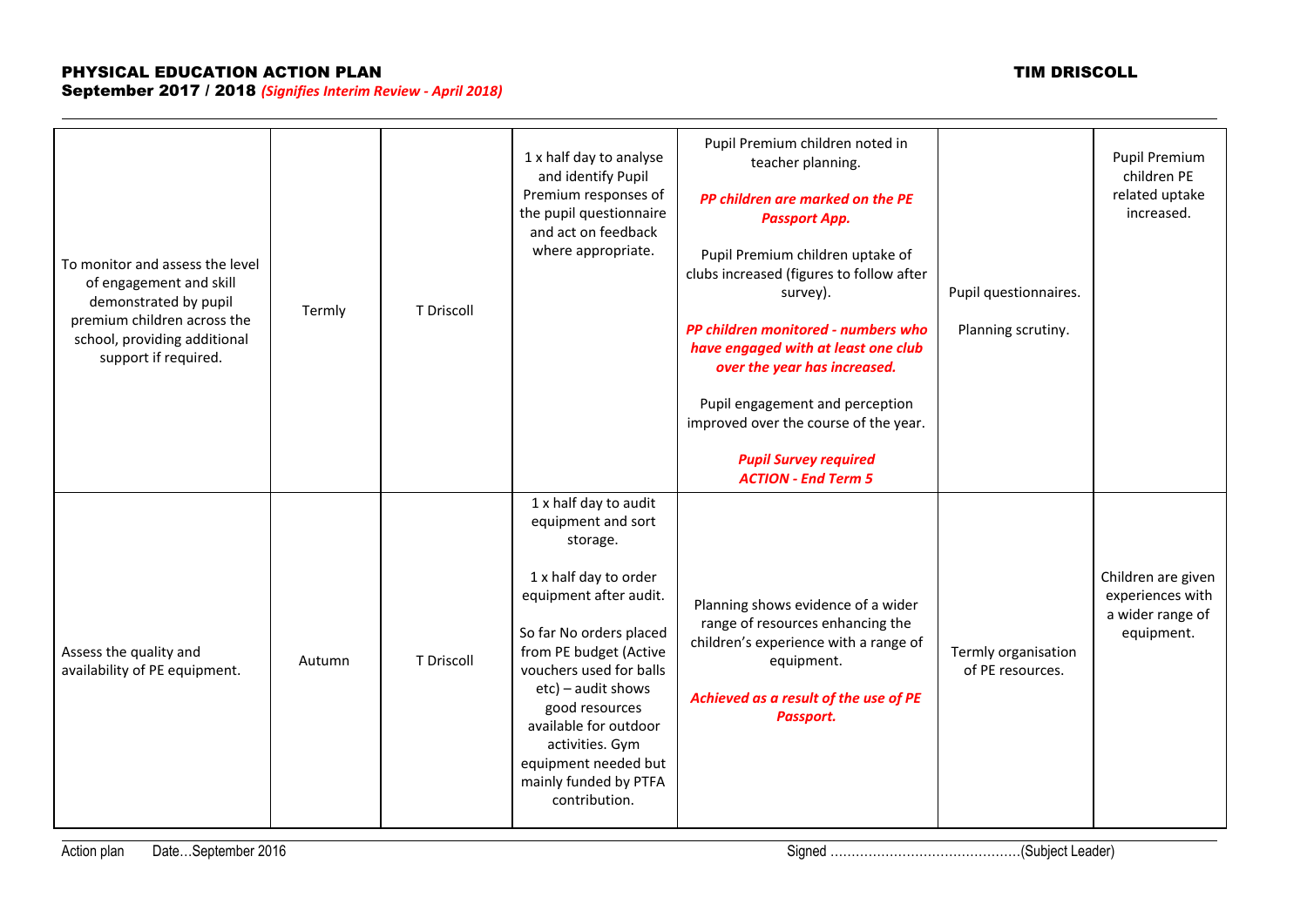# PHYSICAL EDUCATION ACTION PLAN TIM DRISCOLL

September 2017 / 2018 *(Signifies Interim Review - April 2018)*

| Continue to develop the<br>partnership school status with<br>Plymouth University based on<br>the provision of PE. | Term 2  | T Driscoll<br>P Cotter | Termly meeting with<br>Vee Thompson and<br>new course leader (Liz<br>Taplin).<br>Ongoing via email<br>correspondence and<br>$face - to - face visits.$                                                                                                                | Increase the planning for and uptake<br>of PE opportunities with Plymouth<br>University.<br>No new opportunities arisen.<br>Children have a wider range of<br>delivery styles and experiences.<br>Most classes have experienced at<br>least one lesson.<br>Staff receive CPD whilst observing<br>teaching.<br><b>MM staff able to monitor and</b><br>observe children's development. | Ongoing - increased<br>opportunities<br>organised across both<br>key stages.<br>All classes timetabled<br>in for at least one<br>visit.                                                                             | Plymouth<br>University<br>opportunities<br>uptake increased.     |
|-------------------------------------------------------------------------------------------------------------------|---------|------------------------|-----------------------------------------------------------------------------------------------------------------------------------------------------------------------------------------------------------------------------------------------------------------------|--------------------------------------------------------------------------------------------------------------------------------------------------------------------------------------------------------------------------------------------------------------------------------------------------------------------------------------------------------------------------------------|---------------------------------------------------------------------------------------------------------------------------------------------------------------------------------------------------------------------|------------------------------------------------------------------|
| Retain a School Games mark to<br>a gold standard.                                                                 | Ongoing | T Driscoll             | Access to Website and<br>social media platforms<br>to allow regular<br>updates.<br>School phone for<br>regular updates<br>directly from events.<br>Termly<br>meeting/reports with<br><b>School Games</b><br><b>Coordinator Lance</b><br>Chatfield / Howard<br>Turner. | School Games Criteria - See Website.<br>On target to achieve.                                                                                                                                                                                                                                                                                                                        | Regular meetings<br>with Lance Chatfield /<br>Howard Turner to<br>monitor application<br>progress.<br>Met with Howard<br>regarding additional<br>CPD to improve<br>provision. Dance in<br>place for Term 3<br>FDTN. | Gold mark<br>awarded.                                            |
| More PE opportunities are<br>being offered to children -<br>both through the PSSP and<br>after school.            | Termly  | T Driscoll             | £3500 PSSP<br>Membership.<br>£500 for PSSP affiliated<br>activities.                                                                                                                                                                                                  | Make staff more aware of what PSSP<br>has to offer and teachers use their<br>website to make bookings.<br><b>Increased uptake in bookings for</b><br>Level 2 events.                                                                                                                                                                                                                 | Number of<br>opportunities are<br>increased.<br>Number of staff<br>involved increased.                                                                                                                              | Website bookings<br>and after school<br>clubs have<br>increased. |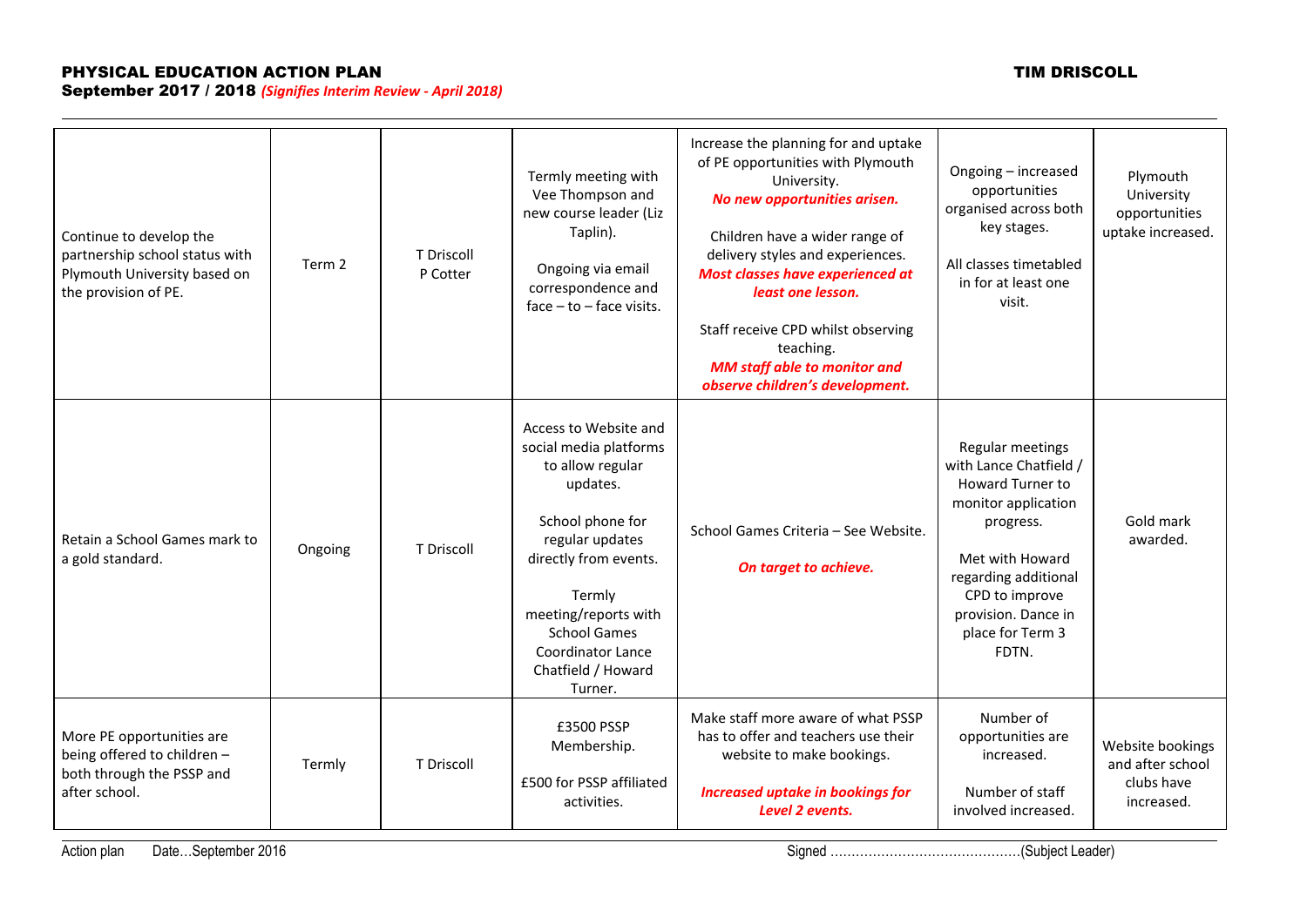|                                                                                                                                                  |        |            | Enquire into staff<br>interests and<br>availability. Look at<br>uses of local area as a<br>teaching environment.                                    | More after school / Lunchtime clubs<br>are offered to children and the uptake<br>is higher.<br>Achieved but not as a result of the<br><b>PSSP. Possible exception with table</b><br>tennis.<br>Staff to receive CPD from PSSP<br>coordinator Howard Turner.<br><b>None</b>                                                                                                 |                                                                                  | All clubs have<br>currently sold out<br>each term.<br>Underspend to go<br>towards cheaper<br>clubs in Terms 4,<br>5 and 6 when<br>weather will allow<br>more provision. |
|--------------------------------------------------------------------------------------------------------------------------------------------------|--------|------------|-----------------------------------------------------------------------------------------------------------------------------------------------------|----------------------------------------------------------------------------------------------------------------------------------------------------------------------------------------------------------------------------------------------------------------------------------------------------------------------------------------------------------------------------|----------------------------------------------------------------------------------|-------------------------------------------------------------------------------------------------------------------------------------------------------------------------|
| Promote a series of School<br>teams across a variety of<br>sports.                                                                               | Termly | T Driscoll | Can be joined with the<br>provision of clubs.                                                                                                       | Increased entries into local<br>championships for chosen sports.<br>Determine what is available for pupils<br>through Life Centre as well as<br>continued PSSP support.<br>Look into the possibility of creating an<br>academy club organised by external<br>providers utilising the MUGA and<br>Minibus to facilitate.<br>Not yet achieved.<br><b>ACTION - End Term 5</b> | Number of entries<br>increased.                                                  | Pupils taking part<br>in new<br>experiences.<br>Number of<br>competitions<br>entered via PSSP<br>website or<br>affiliated<br>members have<br>increased.                 |
| Children are rewarded for their<br>achievements in PE and these<br>are celebrated with equal<br>importance as the main<br>academic achievements. | Termly | T Driscoll | Medals bought for<br>tournaments etc. To be<br>funded from PE<br>equipment budget.<br>Profile needs raising -<br>PEER leaders to help<br>with this. | Children experience regular<br>non-academic recognition for their<br>achievements in PE. This will also<br>highlight an openness to other,<br>non-academic aspirations.<br><b>Achieved</b>                                                                                                                                                                                 | A child from each<br>class is rewarded for<br>PE at least once every<br>6 weeks. | PE Coordinator to<br>keep record of<br>the children<br>highlighted for PE<br>achievements.                                                                              |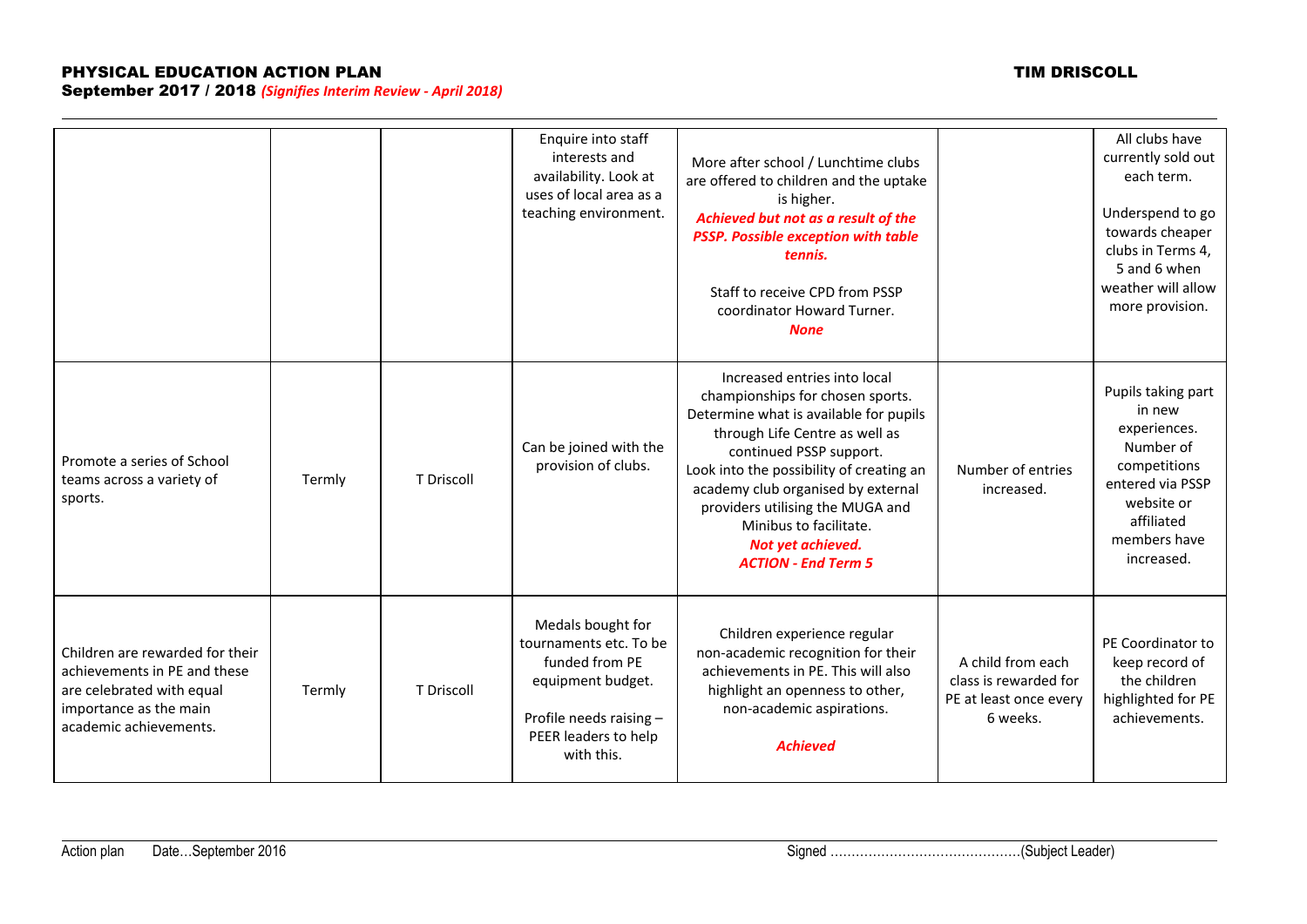## DEVELOPMENT

*MAINTENANCE & MONITORING*

| <b>Objectives</b>                                                                                | <b>Timescale</b> | Person responsible | <b>Resources</b>                                                                                                                              | <b>Success Criteria</b>                                                                                                                   | <b>Monitoring</b>                                                                                                                                                     | <b>Evaluation</b> |
|--------------------------------------------------------------------------------------------------|------------------|--------------------|-----------------------------------------------------------------------------------------------------------------------------------------------|-------------------------------------------------------------------------------------------------------------------------------------------|-----------------------------------------------------------------------------------------------------------------------------------------------------------------------|-------------------|
| Membership to Sporting Events.                                                                   | Autumn           | T Driscoll         | PSSP Membership<br>£3500 + £400 Your<br><b>School Games</b>                                                                                   | Increased participation in sporting<br>competitions based on the 2013/14<br>season.                                                       | LTP made with teachers<br>to establish sporting<br>competition<br>commitments.                                                                                        |                   |
| Employment of a club provider for<br>increased participation of KS1 and<br>KS2 sporting clubs.   | Annual           | T Driscoll         | Allowance of £2000 to<br>be subsidised by<br>parents if needed.                                                                               | Increased participation of sports, especially<br>in KS1 through focused provision.                                                        | TD to work in close<br>collaboration with club<br>provider to ensure<br>curriculum objectives<br>are met and children<br>are being given a range<br>of opportunities. |                   |
| Provision of daily lunch clubs.                                                                  | Annual           | T Driscoll         | PremierSport - £4,200<br>Plymouth Albion -                                                                                                    | Increased participation in lunch time<br>provision.<br>Less behavioural incidents during lunch.<br>improved performances in competitions. | As above                                                                                                                                                              |                   |
| General update / replacement of<br>old / worn out / lost equipment.                              | Annual           | T Driscoll         | Approximate - £500<br>+ Sainsbury's Vouchers<br>based on Summer 2<br>Audit                                                                    | Staff have efficient access to resources<br>so that they are better used and time<br>is not wasted                                        | Termly check on<br>storage                                                                                                                                            |                   |
| Transport to and from events in<br>larger numbers where private<br>transport cannot be arranged. | Annual           | T Driscoll         | Minibus / Coach Hire<br>£1000<br><b>Federation Minibus -</b><br>£1000<br>£250 for emergency<br>coach hire for whole class<br>/ school events. | Staff have sufficient access to external<br>tournaments.                                                                                  | Termly check on<br>transport needed and<br>availability                                                                                                               |                   |
| Provision of a suitable Sports Day<br>Location                                                   | Summer           | T Driscoll         | £500 for coach Hire to<br>Notre Dame.                                                                                                         |                                                                                                                                           |                                                                                                                                                                       |                   |